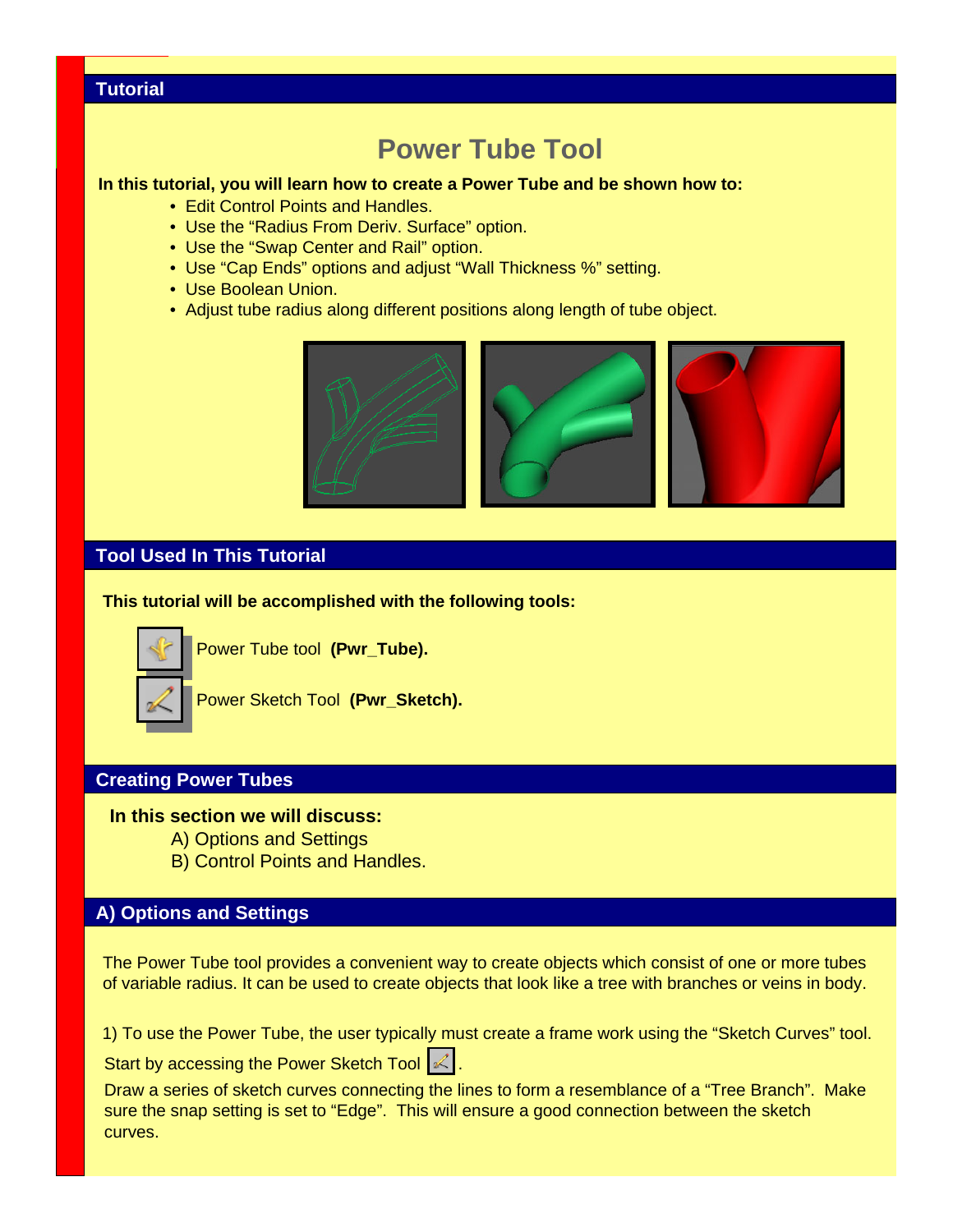

2) Access the Power Tube tool  $\boxed{\pm}$ .

In the top view port click the Power Sketch curves one by one. You now have a series of connected tubes.





3) Lets look at the "Cap Ends" option and "Wall Thickness %" spinner.

Select the "Cap Ends" option. By default the, the "Wall Thickness %" setting is set to 100%. This allows for the tubes to have a solid cap on the ends.



4) If we change the "Wall Thickness %" setting to 10, we get a tube with thickness to the walls of 10%.

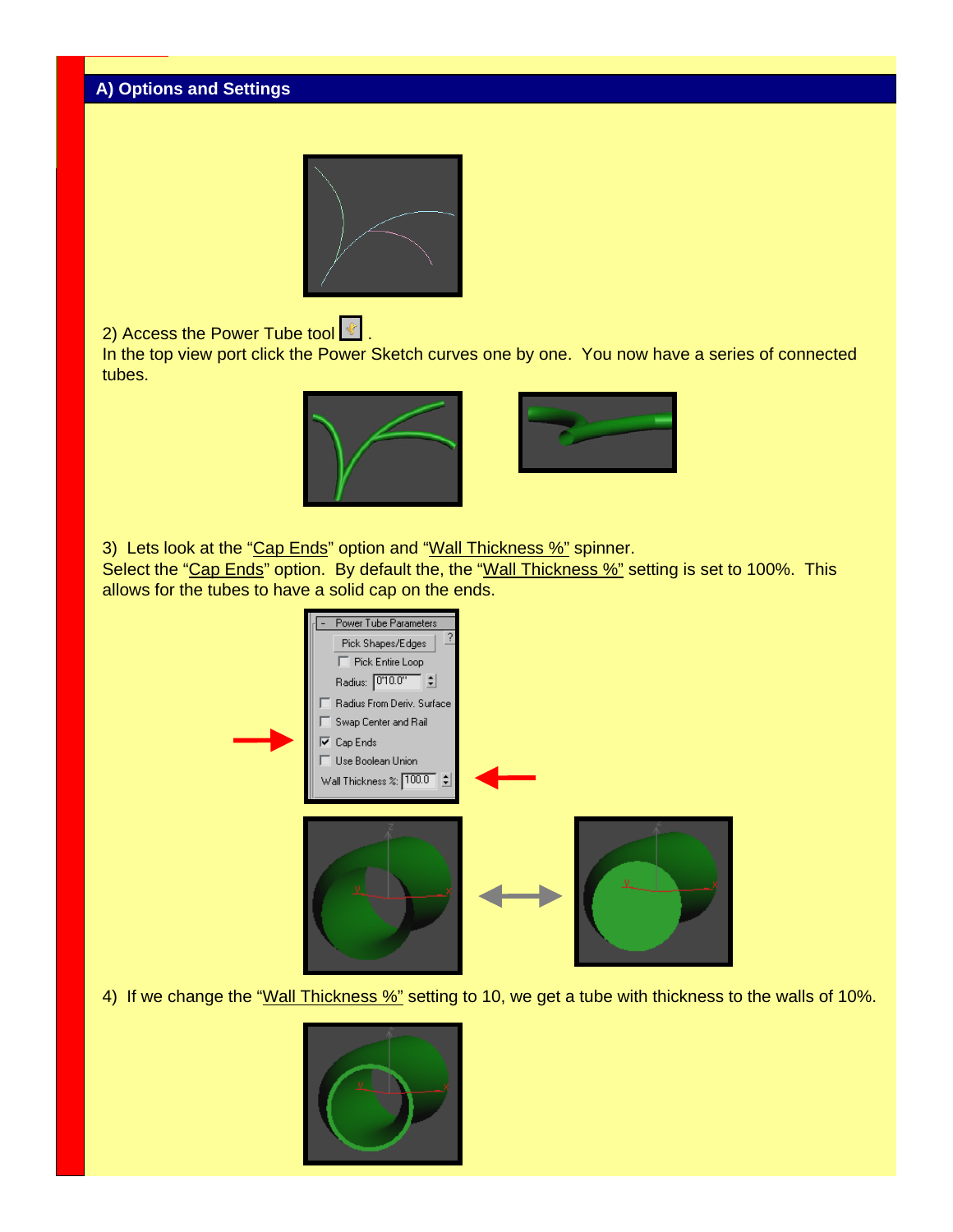5) Lets take a look at the "Use Boolean Union" option.

Select you tube object and select the "Use Boolean Union" option. The Boolean union allows a connection between tubes to occur.



6) Next is the "Radius From Deriv. Surface" option. When selected, the radiuses of the tubes will correspond to the derivative surface size of the corresponding curves.

Make sure the Tube object is selected and turn on the "Radius From Deriv. Surface" option. The radiuses of the tube object vary in size depending on the derivative sizes of the tube surfaces.



7) "Swap Center and Rail"**:** this setting enables us to create a shape like a snake lying on a table by using the given curves to define points along outer edge of the tube instead of the center of the tube.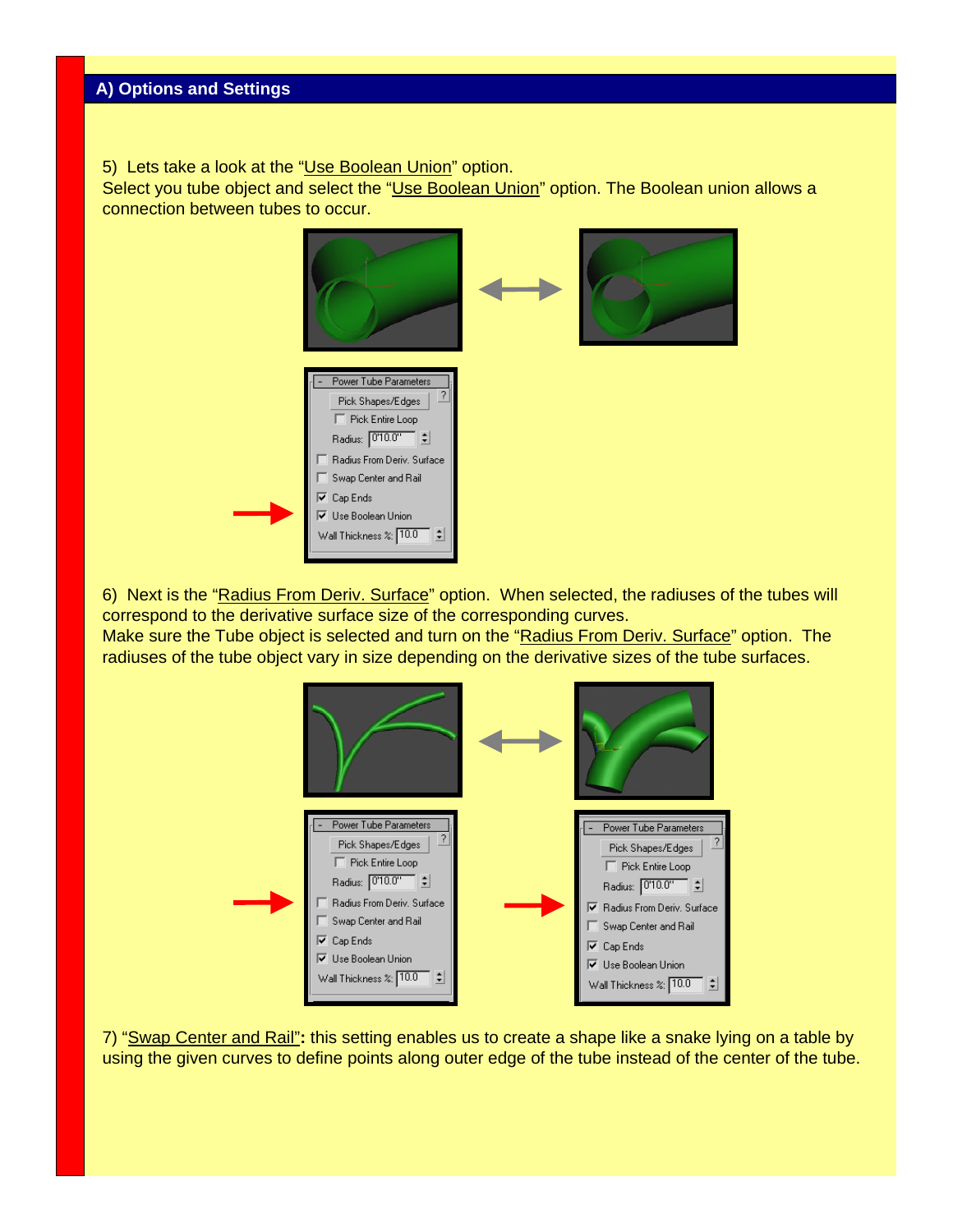1) In this Example, we are going to Adjust the radius along different parts of a Tube. Start by creating a single sketch curve Tube. Make sure your view port is in wireframe mode.



2) While your object is selected, turn on the "Radius From Deriv. Surface" option. This option allows the tube section corresponding to the selected Sub object "Tangent Handles" to increase or decrease in diameter when moved.



3) Go into the "Sub Obj. Tangent" sub object mode. You will see one set of Tangent Handle associated with your object.



4) Highlight the control handle. While holding down the shift key, move the selected handle about half way along the object using the Z-axis constraint gizmo. This will create a 2<sup>nd</sup> Control Handle. Continue to "shift / move" to create one more Control Handle at the end of the tube.